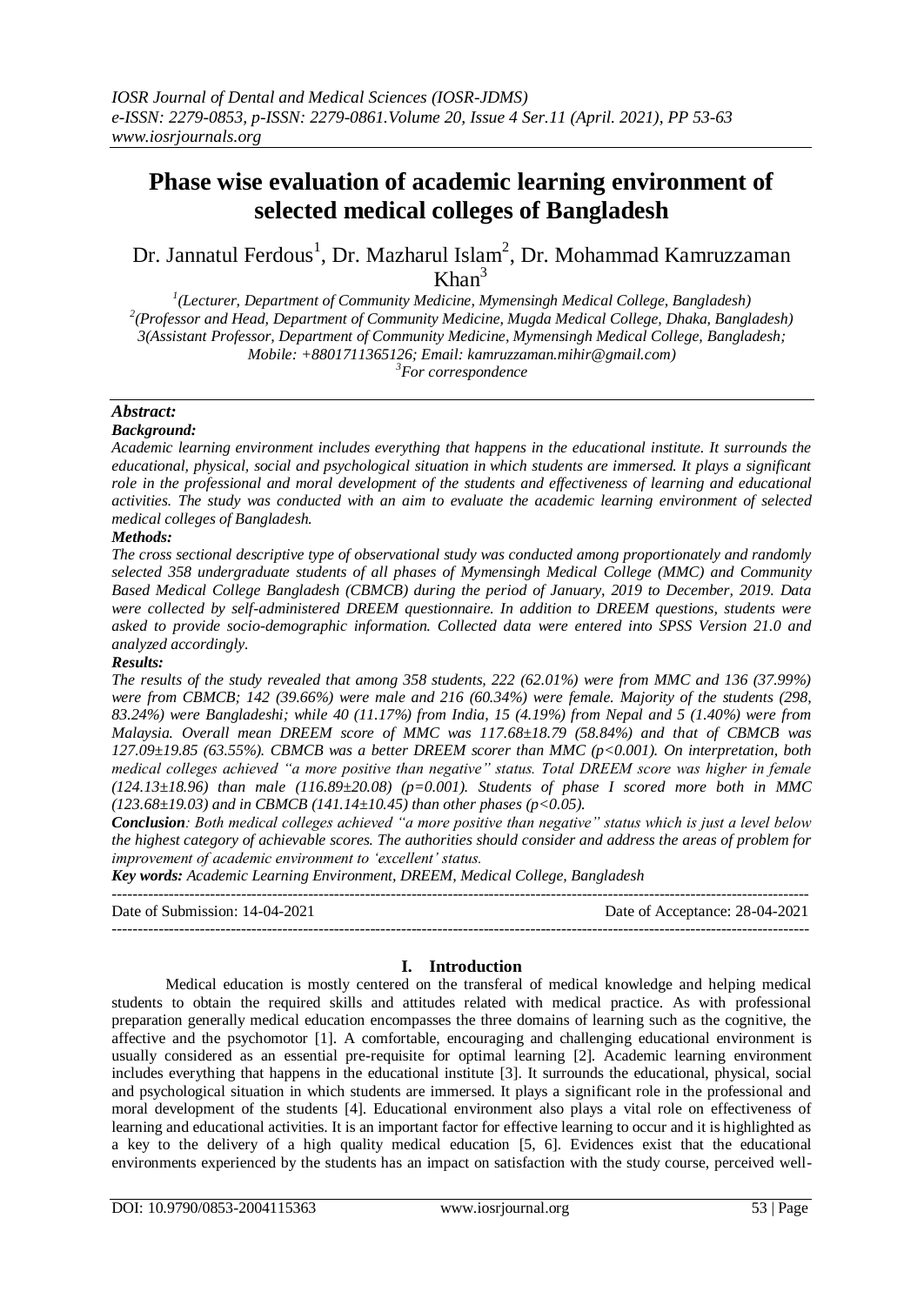being, aspirations and academic achievement [5, 6]. The concept of academic learning environment has been gaining attention in medical education over the last decades.

 Studies have shown that the educational environment affects students' achievement, happiness, motivation, and success [7-12]. The status of the educational environment is an indicator of the effectiveness of an educational program. The educational environment subscales correlate positively with academic success and satisfaction toward educational programs [7-9]. The base to improve the health and safety of patients starts with the proficiency of health care providers. Their education is fundamental to these health initiatives [13].

 In 1998, the World Federation for Medical Education highlighted the learning environment as one of the targets for the evaluation of medical education programs [13-15]. It is widely agreed among medical educators that the academic and clinical environment are important influences on the attitudes, knowledge, skills, progression, and behaviors of medical students [16, 17].

 The learning environment has a powerful influence on students' learning experiences and outcomes. It dictates what, how and why students learn [18]. It influences students' level of eagerness and degree of learning success. The relationship between educational environment and students' achievement has been a fertile area of research and literature provides a proven connection between educational environment and the valuable outcomes of students' achievement, satisfaction and success [10]. Evidence from previous studies shows that students who perceive the educational climate favourably achieve higher academic success than those who perceive it negatively [16, 19].

 Positive institutional profile, improved student performance, higher staff morale, increased motivation among students and quality teaching are viewed as the indicators of healthy educational environment [20]. Measurement of educational environment acts as a basis for the diagnosis of practices within an institution. As the environment is changeable, the measurement may act as a platform for making necessary modifications for better educational practices in line with the institution's own goal [21]. To evaluate the learning environment in a health professional institute like medical college, it is crucial to use a wide-ranging, valid and reliable tool. Currently the most widely used tool is the Dundee Ready Education Environment Measure (DREEM) [22] which was developed by an international Delphi panel in Dundee, Scotland. It is an international, culturally nonspecific, validated and generic 50-item inventory tool that provides medical facilities with diagnostic help for measuring the overall state of affairs in the learning environment of their college and it has been translated into various languages [23].

 The students' judgement of the educational setting can be a fundamental for implementing modifications and thereby optimizing the educational environment. Effective learning corresponds positively with the students' conceptions of the educational environment, which impacts on students' learning experiences and outcomes. It influences how, why, and what students learn [24]. It is possible to assess and modify the educational environment [25]. This study assessed the medical students' perception regarding their academic environment which will help to detect limitations and to take measures for improvement of the current situation.

# **II. Material And Methods**

**Study Design:** This was a cross sectional descriptive type of observational study.

**Study Location**: The study was conducted in Mymensingh Medical College, Bangladesh and Community Based Medical College Bangladesh.

**Study Duration:** The study was conducted during the period of one year from January, 2019 to December, 2019.

**Sample size:** 358 medical students.

#### **Sample size calculation:**

The study was conducted in purposively selected one public and one private medical college namely Mymensingh Medical College and Community Based Medical College Bangladesh. The sample size for this study was calculated online by "Raosoft sample size calculator". Total MBBS students of purposively selected public medical college i. e. Mymensingh Medical College was 1100 and total MBBS students of purposively selected private medical college i. e. Community Based Medical College Bangladesh was 650. So, Total study population was (1100+650) 1750. Considering 5% acceptable margin of error at 95% confidence interval and 50% response distribution from a total of 1,750 medical students, calculated minimum total sample size was 316.

Considering a non-response rate of 10%, a total of [316+(10X316/100)] 348 students were targeted for data collection. Finally data were collected from 358 randomly and proportionately selected students of each phase (I, II, III, IV) of each medical college.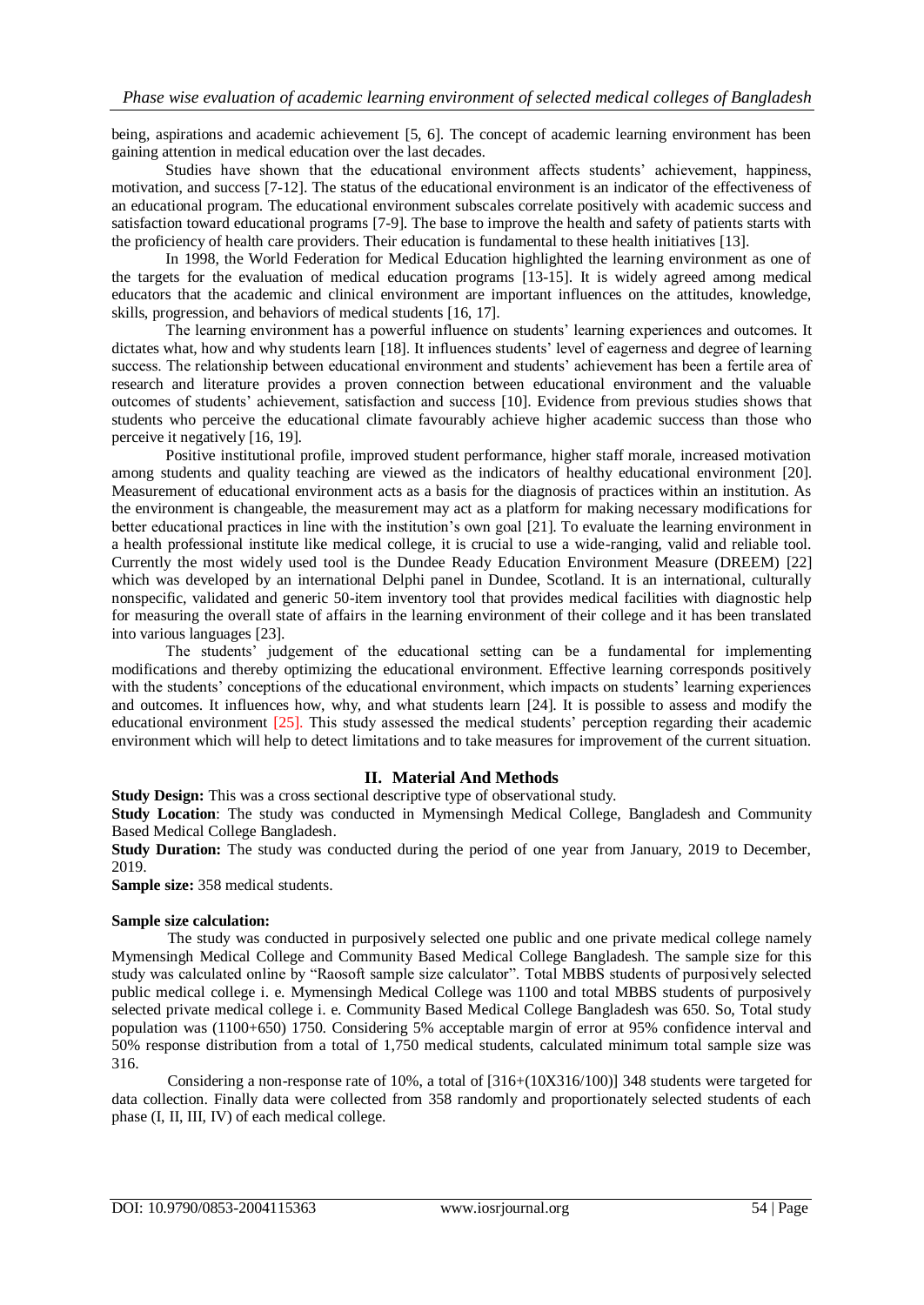## **Subjects & selection method**:

One public and one private medical college were selected purposively- Mymensingh Medical College and Community Based Medical College Bangladesh. Students were selected proportionately and randomly from each phase by systematic random sampling. List of students of concern phase was collected. Sampling interval was calculated by dividing the total students of concern phase with the desired sample size of that phase. First sample was selected randomly by lottery. Consecutive samples were selected by adding the sampling interval one after another until achievement of the desired number of samples.

**Inclusion criteria:** Bangladeshi & foreign students of selected medical colleges who has completed or appeared in the professional examination of concerned phase (I, II, III, IV).

**Exclusion criteria:** Students who were not willing to participate in the study.

## **Method and tool of data collection:**

MBBS students of four phases (I, II, III & IV) of Mymensingh Medical College and Community Based Medical College, Bangladesh were considered in this cross sectional study. Students were briefed about the study objectives, voluntary nature of participation and confidentiality of data. After taking informed verbal consent data were collected by self-administered globally accepted DREEM questionnaire which gives a total score of 200 for 50 statements. Students were asked to indicate their perceptions about each of the 50 statements on a five point Likert scale 0-4 (0=strongly disagree, 1=disagree, 2=unsure, 3= agree, 4=strongly agree).

The DREEM questionnaire contains 50 statements relating to a range of topics directly relevant to educational environment [26]. The subscales are as follows:-

1. Students' perceptions of learning (SPL): Contains 12 items with a maximum score of 48.

2. Students' perceptions of teacher (SPT): Contains 11 items with a maximum score of 44.

3. Students' academic self-perceptions (SASP): Contains 8 items with a maximum score of 32.

4. Students' perceptions of atmosphere (SPA): Contains 12 items with a maximum score of 48.

5. Students' social self-perceptions (SSSP): Contains 7 items with a maximum score of 28.

In addition to DREEM questionnaire, some socio-demographic and course related information was collected. Opinion for improvement of academic learning environment of concerned medical college was also collected from the students.

#### **Statistical analysis:**

Collected data were checked for completeness and consistency and managed accordingly. Then the data were entered into SPSS Version 21.0. The results of DREEM was considered at three levels- i) individual items, ii) subscales and iii) overall DREEM. The raw scores obtained for each items making up of the subscales were summed for each participant. Then the mean of this summed score was taken to give a subscale summary score. These were further summed up to give an overall DREEM score. Chi-square test and one way analysis of variance (ANOVA) were used to compare the averages of five subscales based on different characteristics. Subscale scores and mean DREEM scores of Mymensingh Medical College and Community Based Medical College were compared with each other.

## **Scoring system and Interpretation:**

Scoring system of DREEM questionnaire was followed the one suggested by McAleer and Roff [3]. Each DREEM item was instructed to be scored from 0 to 4. Assignment for the scores was as: 0 (strongly disagree – SD), 1 (disagree – D), 2 (uncertain – U), 3 (agree – A), and 4 (strongly agree – SA). However, 9 of the 50 items (numbers 12, 15, 16, 21, 23, 35, 39, 45 and 49) were negative statements and asked to be scored in the reverse manner (0 for SA, 1 for A, 2 for U, 3 for D and 4 for SD). The maximum score is 200. The scheme suggested by McAleer and Roff, (2001) was used for the interpretation of the overall DREEM score [27]. Accordingly, overall scores of 0–50, 51-100, 101-150 and 151-200 were considered very poor, plenty of problems, more positive than negative and excellent, respectively (Table 1). Items with a mean score of 3.5 or more were true positive points. Items with a mean of 2.0 or less was examined more closely, as they indicate problem areas. Items with a mean between 2.0 and 3.0 were aspects of the educational environment that could be enhanced. Interpretation of domain wise score is shown in table 2.

| Score       | Interpretation              |  |  |  |  |
|-------------|-----------------------------|--|--|--|--|
| $0 - 50$    | Very poor                   |  |  |  |  |
| 51-100      | Plenty of problems          |  |  |  |  |
| $101 - 150$ | More positive than negative |  |  |  |  |
| 151-200     | Excellent                   |  |  |  |  |

## **Table 1: Interpretation of overall DREEM score**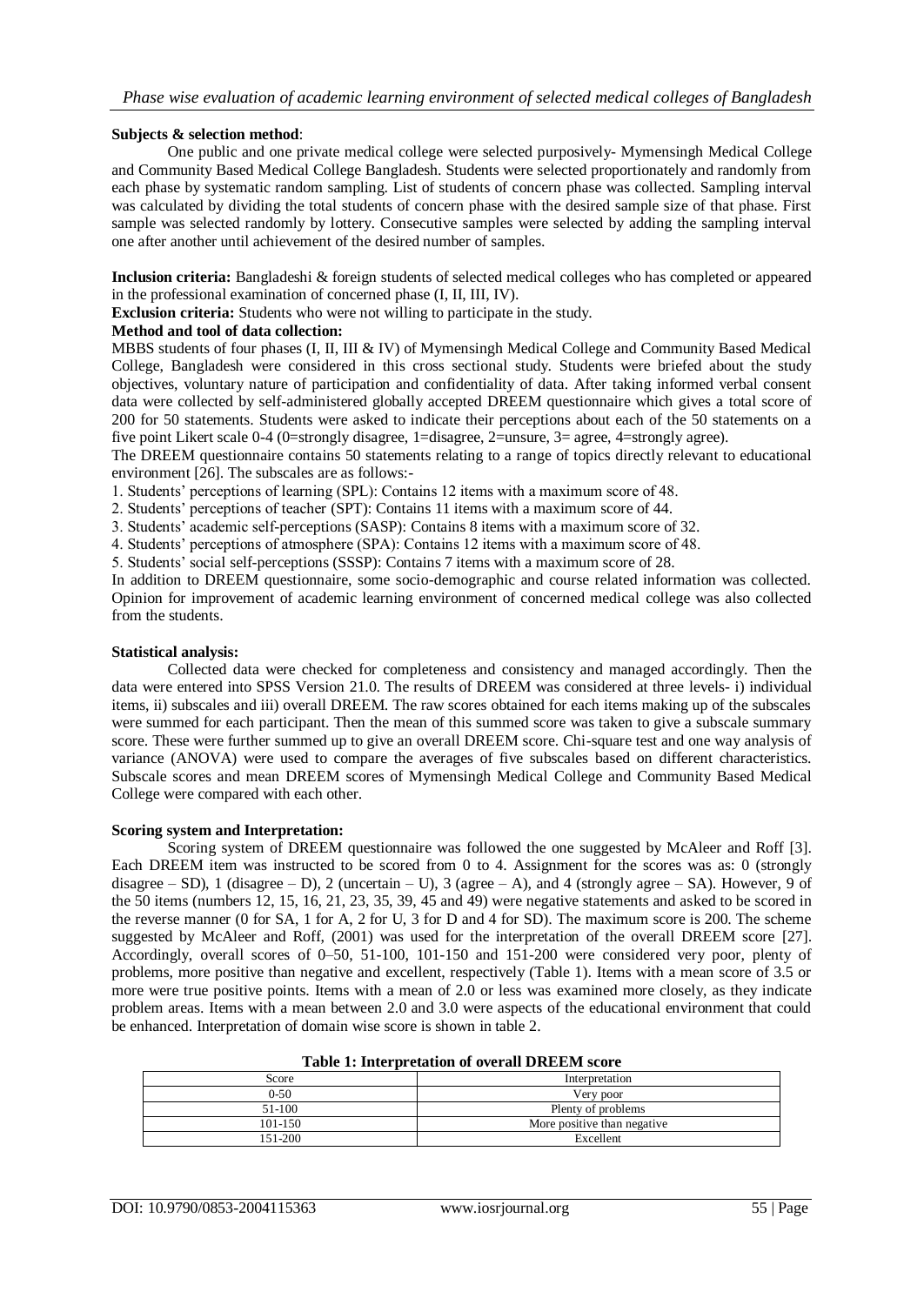| Table 2. Hitch pretation of gomain wise Divident score |              |                                          |  |  |  |  |
|--------------------------------------------------------|--------------|------------------------------------------|--|--|--|--|
| <b>Domain</b>                                          | <b>Score</b> | <b>Interpretation</b>                    |  |  |  |  |
|                                                        | $0-12$       | Very poor                                |  |  |  |  |
| Students' perceptions of learning (SPL)                | $13 - 24$    | Teaching is viewed negatively            |  |  |  |  |
|                                                        | $25 - 36$    | A more positive approach                 |  |  |  |  |
|                                                        | 37-48        | Teaching highly thought of               |  |  |  |  |
|                                                        | $0 - 11$     | Abysmal                                  |  |  |  |  |
| Students' perceptions of teachers (SPT)                | $12 - 22$    | In need of some retraining               |  |  |  |  |
|                                                        | $23 - 33$    | Moving in right direction                |  |  |  |  |
|                                                        | 34-44        | Model teachers                           |  |  |  |  |
|                                                        | $0 - 8$      | Feeling of total failure                 |  |  |  |  |
| Students' academic self-perceptions (SASP)             | $9-16$       | Many negative aspects                    |  |  |  |  |
|                                                        | 17-24        | Feeling more on the positive side        |  |  |  |  |
|                                                        | $25 - 32$    | Confident                                |  |  |  |  |
|                                                        | $0-12$       | A terrible environment                   |  |  |  |  |
| Students' perceptions of atmosphere (SPA)              | $13 - 24$    | There are many issues that need changing |  |  |  |  |
|                                                        | $25 - 36$    | A more positive atmosphere               |  |  |  |  |
|                                                        | 37-48        | A good feeling overall                   |  |  |  |  |
| Students' social self-perceptions (SSSP)               | $0 - 7$      | Miserable                                |  |  |  |  |
|                                                        | $8 - 14$     | Not a nice place                         |  |  |  |  |
|                                                        | $15 - 21$    | Not too bad                              |  |  |  |  |
|                                                        | $22 - 28$    | Very good socially                       |  |  |  |  |

**Table 2: Interpretation of domain wise DREEM score**

## **Ethical considerations:**

No physical or psychological risk was associated with the study. Informed verbal consent was taken from all the participants prior to collection of data. Questionnaire was anonymous and confidentiality of data was maintained all through. Permission from the authority of the students was taken prior to collection of data. Ethical clearance was obtained from the Institutional Review Board (IRB) of Mymensingh Medical College (Memo no. MMC/IRB/2019/151; Date: 18.06.2019).

## **III. Result**

 A cross sectional descriptive type of observational study was conducted among 358 students of different phases of Mymensingh Medical College and Community Based Medical College, Bangladesh to evaluate the academic learning environment. Among them 222 (62.01%) were from Mymensingh Medical College and 136 (37.99%) were from Community Based Medical College, Bangladesh. Among 222 students of Mymensingh Medical College, 57 (25.68%) were from phase I, 58 (26.13%) from phase II, 53 (23.87%) from phase III and 54 (24.32%) were from phase IV. On the other hand among 136 students of Community Based Medical College, each 35 (25.74%) were from phase I, II and III and 31 (22.78%) were from phase IV. Among the total (358) students 142 (39.66%) were male and 216 (60.34%) were female. The most (298, 83.24%) of the students were Bangladeshi, 40 (11.17%) were from India, 15 (4.19%) from Nepal and 5 (1.40%) were from Malaysia. Among all the medical students 225 (62.85%) were from urban area, one fourth (92, 25.70%) were from rural area and 41 (11.45%) were from suburban area. Students from rural (67, 30.18%) and suburban (25, 11.26%) areas were more in MMC, while students from urban areas were more in CBMCB (95, 69.86%). Maximum students (293, 81.84%) reside in hostel- 199 (89.64%) of MMC and 94 (69.12%) of CBMCB. A significant number of students (59, 16.48%) lives in their own home - 17 (7.66%) of MMC and 42 (30.88%) of CBMCB. Another 5 (1.40%) students live in mess and 1 (0.28%) student lives in relative's house.

| Phase     | Medical College | Total        |              |
|-----------|-----------------|--------------|--------------|
|           | MMC             | <b>CBMCB</b> | n(%)         |
|           | $n$ (%)         | $n$ (%)      |              |
| Phase I   | 57 (25.68)      | 35 (25.74)   | 92 (25.70)   |
| Phase II  | 58 (26.13)      | 35 (25.74)   | 93 (25.98)   |
| Phase III | 53 (23.87)      | 35(25.74)    | 88 (24.58)   |
| Phase IV  | 54 (24.32)      | 31 (22.78)   | 85 (23.74)   |
| Total     | 222(62.01)      | 136 (37.99)  | 358 (100.00) |

#### **Table 4: Distribution of students by selected socio-demographic characteristics (n=358)**

| Variables | <b>Medical College</b> | Total        |             |
|-----------|------------------------|--------------|-------------|
|           | MMC                    | <b>CBMCB</b> | $n$ (%)     |
|           | n(%)                   | $n$ (%)      |             |
| Sex       |                        |              |             |
| Male      | 105 (47.29)            | 37(27.21)    | 142 (39.66) |
| Female    | 117 (52.71)            | 99 (72.79)   | 216(60.34)  |
| Country   |                        |              |             |

DOI: 10.9790/0853-2004115363 www.iosrjournal.org 56 | Page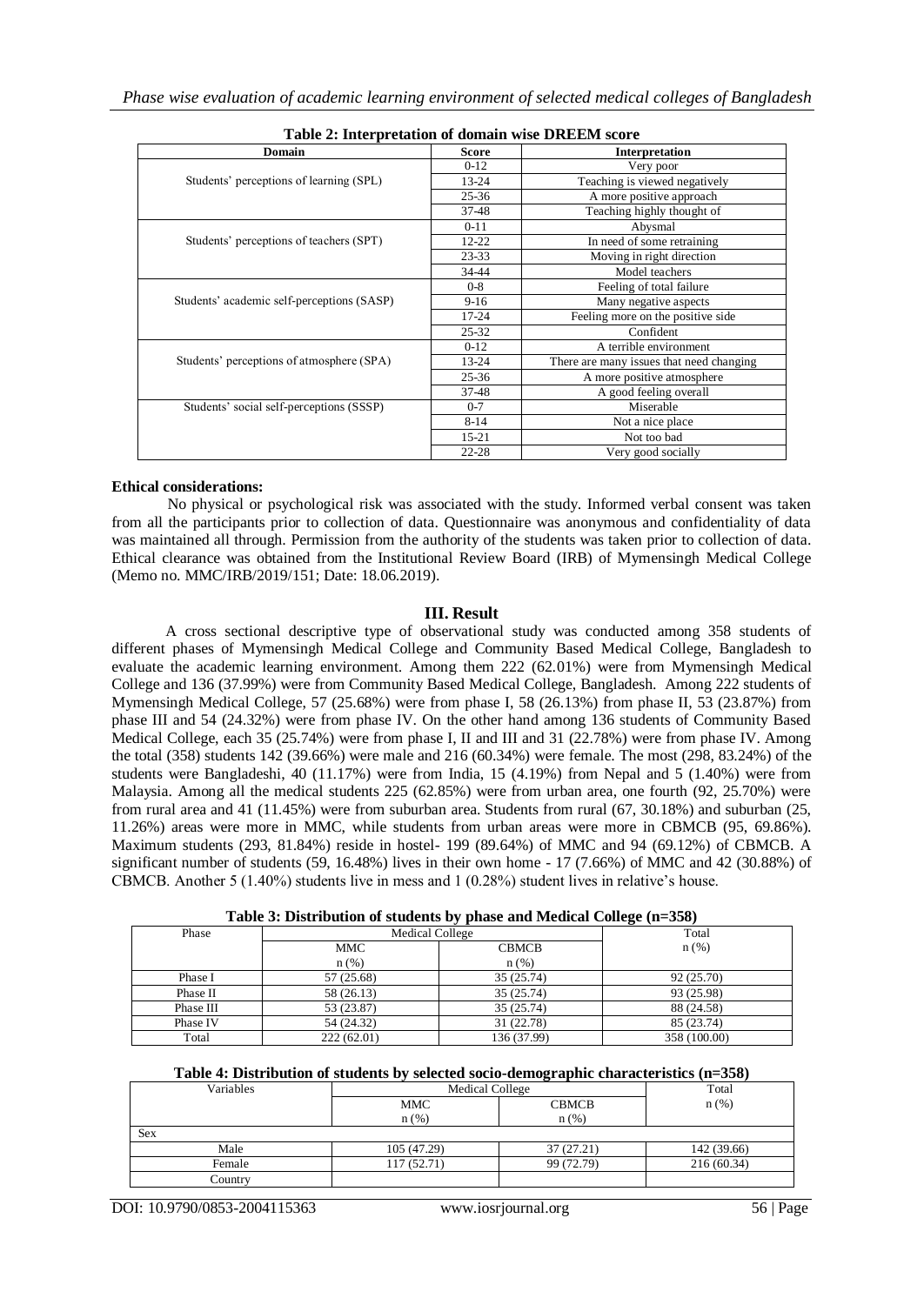*Phase wise evaluation of academic learning environment of selected medical colleges of Bangladesh*

| Bangladesh                    | 189 (85.14) | 109(80.15) | 298 (83.24) |
|-------------------------------|-------------|------------|-------------|
| India                         | 18(8.11)    | 22(16.18)  | 40(11.17)   |
| Nepal                         | 10(4.50)    | 5(3.67)    | 15(4.19)    |
| Malaysia                      | 5(2.25)     | 0(0.0)     | 5(1.40)     |
| Location of permanent address |             |            |             |
| Rural                         | 67(30.18)   | 25 (18.38) | 92 (25.70)  |
| Urban                         | 130 (58.56) | 95 (69.86) | 225(62.85)  |
| Suburban                      | 25(11.26)   | 16(11.76)  | 41 (11.45)  |
| Present residence             |             |            |             |
| Hostel                        | 199 (89.64) | 94 (69.12) | 293 (81.84) |
| Own home                      | 17(7.66)    | 42 (30.88) | 59 (16.48)  |
| Mess                          | 5(2.25)     | 0(0.0)     | 5(1.40)     |
| Relative's house              | 1(0.45)     | 0(0.0)     | 1(0.28)     |

# **Dundee Ready Education Environment Measure (DREEM):**

## **Table 5: DREEM scores of five subclasses for all phases of MMC (n=222)**

| Domain            | Phase I       | Phase II      | Phase III     | Phase IV      | Overall       | P       |
|-------------------|---------------|---------------|---------------|---------------|---------------|---------|
|                   | Mean          | Mean          | Mean          | Mean          | Mean          | (ANOVA) |
|                   | $\pm SD$      | $\pm SD$      | $\pm SD$      | $\pm SD$      | $\pm SD$      |         |
| Students'         | 31.12         | 30.41         | 27.60         | 25.98         | 28.84         | < 0.001 |
| perception of     | $\pm 6.40$    | ±5.96         | $\pm 6.71$    | $\pm 5.28$    | $\pm 6.42$    |         |
| learning (SPL)    |               |               |               |               |               |         |
| Students'         | 26.68         | 25.98         | 26.28         | 24.98         | 25.99         | 0.176   |
| perception of     | $\pm 3.72$    | $\pm 4.10$    | $\pm 4.01$    | $\pm 4.80$    | ±4.19         |         |
| teachers (SPT)    |               |               |               |               |               |         |
| Students'         | 22.23         | 19.66         | 20.00         | 18.83         | 20.19         | 0.006   |
| academic self-    | $\pm 5.60$    | $\pm 5.25$    | $\pm 5.56$    | $\pm 4.42$    | $\pm 5.53$    |         |
| perception        |               |               |               |               |               |         |
| (SASP)            |               |               |               |               |               |         |
| Students'         | 28.42         | 27.90         | 27.17         | 26.93         | 27.62         | 0.524   |
| perception of     | $\pm$ 5.97    | $\pm 6.60$    | $\pm 6.27$    | $\pm 4.39$    | $\pm$ 5.87    |         |
| atmosphere (SPA)  |               |               |               |               |               |         |
| Students' social  | 15.23         | 15.95         | 13.64         | 15.20         | 15.03         | 0.006   |
| self-perception   | $\pm 3.93$    | $\pm 8.04$    | $\pm 3.39$    | $\pm 3.03$    | $\pm 3.58$    |         |
| (SSSP)            |               |               |               |               |               |         |
| Total             | $123.68 \pm$  | $119.90 \pm$  | $114.70 \pm$  | $111.93\pm$   | $117.68 \pm$  | 0.004   |
|                   | 19.03         | 19.50         | 19.8          | 15.26         | 18.79         |         |
|                   |               |               |               |               |               |         |
| Interpretation on | More positive | More positive | More positive | More positive | More positive |         |
| total score       | than negative | than negative | than negative | than negative | than negative |         |

 Though the total score of each subclass varies in MMC, the interpretation is same for all the phases which concludes that academic learning environment is more positive than negative in MMC. Statistically significant difference of score was found in different phases in SPL, SASP, SSSP and in total score ( $p$ <0.05). In these domains students of phase I scored higher than other phases (Table 5).

|  | Table 6: Comparison of subclass DREEM scores of all phases of MMC $(n=222)$ |  |  |
|--|-----------------------------------------------------------------------------|--|--|
|--|-----------------------------------------------------------------------------|--|--|

| Domain     |            |             | Phases       |             | $\mathbf{P}$ | Comparison | P          |
|------------|------------|-------------|--------------|-------------|--------------|------------|------------|
|            | I $(n=57)$ | II $(n=58)$ | III $(n=53)$ | IV $(n=54)$ | (ANOVA)      | phases     | (Post hoc) |
|            | Mean       | Mean        | Mean         | Mean        |              |            |            |
|            | $\pm SD$   | $\pm SD$    | $\pm SD$     | $\pm SD$    |              |            |            |
| <b>SPL</b> | 31.12      | 30.41       | 27.60        | 25.98       | < 0.001      | I vs II    | 0.535      |
|            | $\pm 6.40$ | $\pm$ 5.96  | $\pm 6.71$   | $\pm 5.28$  |              | I vs III   | 0.003      |
|            |            |             |              |             |              | I vs IV    | < 0.001    |
|            |            |             |              |             |              | II vs III  | 0.016      |
|            |            |             |              |             |              | II vs IV   | < 0.001    |
|            |            |             |              |             |              | III vs IV  | 0.171      |
| <b>SPT</b> | 26.68      | 25.98       | 26.28        | 24.98       | 0.176        | I vs II    | 0.369      |
|            | $\pm 3.72$ | $\pm 4.10$  | $\pm 4.01$   | $\pm 4.80$  |              | I vs III   | 0.615      |
|            |            |             |              |             |              | I vs IV    | 0.033      |
|            |            |             |              |             |              | II vs III  | 0.705      |
|            |            |             |              |             |              | II vs IV   | 0.206      |
|            |            |             |              |             |              | III vs IV  | 0.108      |
| SASP       | 22.23      | 19.66       | 20.00        | 18.83       | 0.006        | I vs II    | 0.009      |
|            | $\pm 5.60$ | $\pm 5.25$  | $\pm 5.56$   | $\pm 4.42$  |              | I vs III   | 0.027      |
|            |            |             |              |             |              | I vs IV    | 0.001      |
|            |            |             |              |             |              | II vs III  | 0.729      |
|            |            |             |              |             |              | II vs IV   | 0.407      |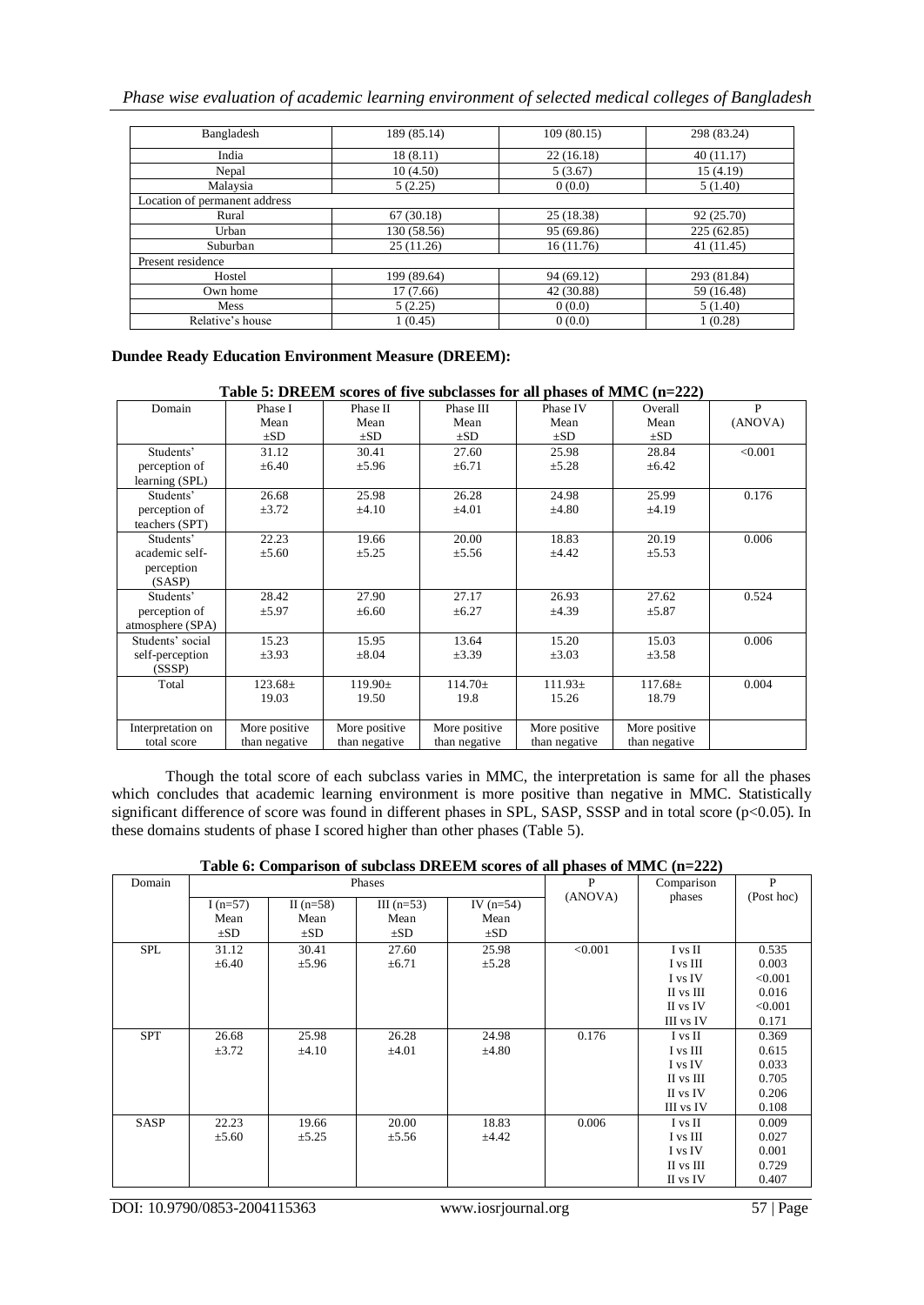*Phase wise evaluation of academic learning environment of selected medical colleges of Bangladesh*

|             |             |             |            |             |       | III vs IV | 0.250 |
|-------------|-------------|-------------|------------|-------------|-------|-----------|-------|
| <b>SPA</b>  | 28.42       | 27.90       | 27.17      | 26.93       | 0.524 | I vs II   | 0.633 |
|             | $\pm$ 5.97  | $\pm 6.60$  | $\pm 6.27$ | ±4.39       |       | I vs III  | 0.266 |
|             |             |             |            |             |       | I vs IV   | 0.182 |
|             |             |             |            |             |       | II vs III | 0.516 |
|             |             |             |            |             |       | II vs IV  | 0.384 |
|             |             |             |            |             |       | III vs IV | 0.830 |
| <b>SSSP</b> | 15.23       | 15.95       | 13.64      | 15.20       | 0.006 | I vs II   | 0.271 |
|             | $\pm 3.93$  | $\pm 8.04$  | $\pm 3.39$ | $\pm 3.03$  |       | I vs III  | 0.018 |
|             |             |             |            |             |       | I vs IV   | 0.971 |
|             |             |             |            |             |       | II vs III | 0.001 |
|             |             |             |            |             |       | II vs IV  | 0.262 |
|             |             |             |            |             |       | III vs IV | 0.022 |
| Total       | 123.68      | 119.90      | 114.70     | 111.93      | 0.004 | I vs II   | 0.270 |
|             | $\pm 19.03$ | $\pm 19.50$ | $\pm$ 19.8 | $\pm 15.26$ |       | I vs III  | 0.011 |
|             |             |             |            |             |       | I vs IV   | 0.001 |
|             |             |             |            |             |       | II vs III | 0.138 |
|             |             |             |            |             |       | II vs IV  | 0.023 |
|             |             |             |            |             |       | III vs IV | 0.436 |

Table 6 showed the scores of five subclasses of DREEM in different phases of MMC. In the SPL domain statistically significant difference of score was found between phase I and III ( $p=0.003$ ); phase I and IV (p<0.001); phase II and III (p=0.016) and between phase II and IV (p<0.001). In the SPT domain difference of score was statistically significant only between phase I and IV ( $p=0.033$ ). In the SASP domain statistically significant difference of score was found between phase I and II (P=0.009), I and III (P=0.027) and between phase I and IV (P=0.001). In the SPA domain difference of score was not statistically significant between any of the phases. In the SSSP domain statistically significant difference of score was found between phase I and III  $(P=0.009)$ ; between phase II and III  $(P=0.001)$  and between phase III and IV (p=0.022). Total score differ significantly between phase I and III ( $p=0.011$ ), phase I and IV ( $p=0.001$ ) and between phase II and IV  $(p=0.023)$ .

**Table 7: DREEM scores of five subclasses for all phases of CBMCB (n=136)**

| Domain           | Phase I       | Phase II      | Phase III     | Phase IV      | Overall       | P       |
|------------------|---------------|---------------|---------------|---------------|---------------|---------|
|                  | $Mean \pm SD$ | $Mean \pm SD$ | $Mean \pm SD$ | $Mean \pm SD$ | $Mean \pm SD$ | (ANOVA) |
| Students'        | 36.49         | 33.06         | 29.60         | 26.12         | 31.47         | < 0.001 |
| perception of    | $\pm 3.76$    | $\pm 5.19$    | $\pm 7.03$    | $\pm 9.63$    | ±7.62         |         |
| learning (SPL)   |               |               |               |               |               |         |
| Students'        | 27.62         | 29.00         | 28.54         | 28.87         | 28.50         | 0.597   |
| perception of    | $\pm 3.57$    | $\pm 4.53$    | ±4.85         | $\pm 5.28$    | ±4.56         |         |
| teachers (SPT)   |               |               |               |               |               |         |
| Students'        | 26.77         | 21.00         | 18.31         | 20.68         | 21.72         | < 0.001 |
| academic self-   | $\pm 3.51$    | $\pm 5.80$    | $\pm 5.63$    | $\pm 3.29$    | $\pm 5.66$    |         |
| perception       |               |               |               |               |               |         |
| (SASP)           |               |               |               |               |               |         |
| Students'        | 33.54         | 28.83         | 25.77         | 28.06         | 29.08         | < 0.001 |
| perception of    | $\pm 3.74$    | ±7.62         | $\pm 5.83$    | $\pm 6.27$    | $\pm 6.61$    |         |
| atmosphere       |               |               |               |               |               |         |
| (SPA)            |               |               |               |               |               |         |
| Students' social | 16.71         | 15.80         | 16.83         | 15.87         | 16.32         | 0.401   |
| self-perception  | $\pm 2.40$    | $\pm 4.01$    | $\pm 2.88$    | $\pm 3.26$    | $\pm 3.19$    |         |
| (SSSP)           |               |               |               |               |               |         |
| Total            | 141.14        | 127.69        | 119.06        | 119.61        | 127.09        | < 0.001 |
|                  | $\pm 10.45$   | ±19.86        | ±19.74        | ±19.91        | ±19.85        |         |
| Interpretation   | More positive | More positive | More positive | More positive | More positive |         |
| on total score   | than negative | than negative | than negative | than negative | than negative |         |

 Though the total score of each subclass varies in CBMCB, the interpretation is same for all the phases which concludes that academic learning environment is more positive than negative in CBMCB. Statistically significant difference of score was found in different phases in SPL, SASP, SPA and in total score (p<0.001). In these domains students of phase I provided higher scores than those of other phases (Table 7).

|  | Table 8: Comparison of subclass DREEM scores of all phases of CBMCB (n=136) |  |  |
|--|-----------------------------------------------------------------------------|--|--|
|  |                                                                             |  |  |

| Domain |                              |                                 | Phases                           | Comparison                      |         |        |            |
|--------|------------------------------|---------------------------------|----------------------------------|---------------------------------|---------|--------|------------|
|        | $(n=35)$<br>Mean<br>$\pm SD$ | II $(n=35)$<br>Mean<br>$\pm SD$ | III $(n=35)$<br>Mean<br>$\pm SD$ | IV $(n=31)$<br>Mean<br>$\pm$ SD | (ANOVA) | groups | (Post hoc) |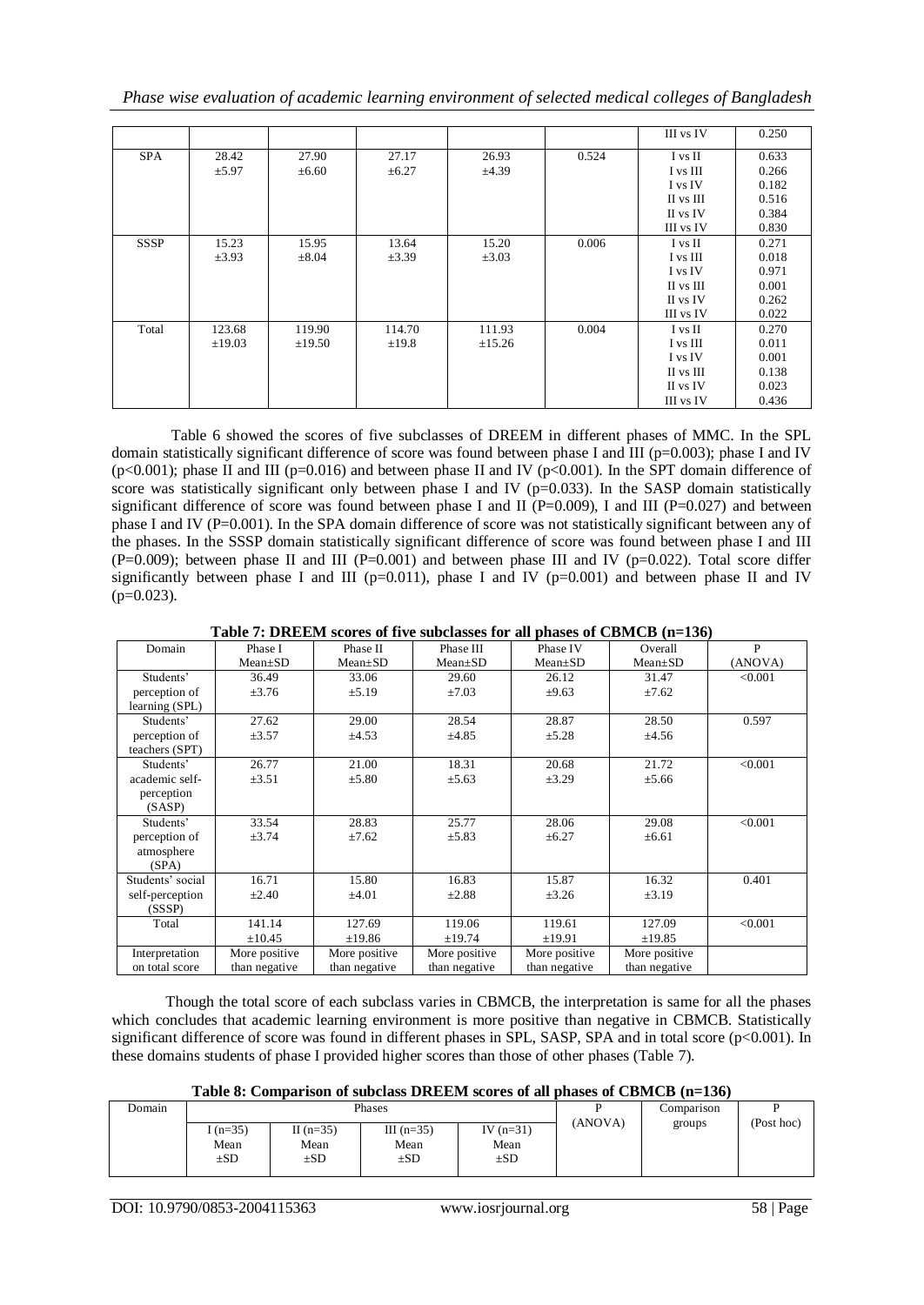|  |  | Phase wise evaluation of academic learning environment of selected medical colleges of Bangladesh |  |  |  |
|--|--|---------------------------------------------------------------------------------------------------|--|--|--|
|  |  |                                                                                                   |  |  |  |

| <b>SPL</b>  | 36.49       | 33.06      | 29.60      | 26.12      | < 0.001 | I vs II   | 0.033   |
|-------------|-------------|------------|------------|------------|---------|-----------|---------|
|             | $\pm 3.76$  | ±5.19      | $\pm 7.03$ | $\pm 9.63$ |         | I vs III  | < 0.001 |
|             |             |            |            |            |         | I vs IV   | < 0.001 |
|             |             |            |            |            |         | II vs III | 0.032   |
|             |             |            |            |            |         | II vs IV  | < 0.001 |
|             |             |            |            |            |         | III vs IV | 0.037   |
| <b>SPT</b>  | 27.62       | 29.00      | 28.54      | 28.87      | 0.597   | I vs II   | 0.213   |
|             | $\pm 3.57$  | $\pm 4.53$ | $\pm 4.85$ | $\pm 5.28$ |         | I vs III  | 0.405   |
|             |             |            |            |            |         | I vs IV   | 0.274   |
|             |             |            |            |            |         | II vs III | 0.677   |
|             |             |            |            |            |         | II vs IV  | 0.909   |
|             |             |            |            |            |         | III vs IV | 0.772   |
| <b>SASP</b> | 26.77       | 21.00      | 18.31      | 20.68      | < 0.001 | I vs II   | < 0.001 |
|             | $\pm 3.51$  | ±5.80      | $\pm 5.63$ | $\pm 3.29$ |         | I vs III  | < 0.001 |
|             |             |            |            |            |         | I vs IV   | < 0.001 |
|             |             |            |            |            |         | II vs III | 0.019   |
|             |             |            |            |            |         | II vs IV  | 0.783   |
|             |             |            |            |            |         | III vs IV | 0.045   |
| <b>SPA</b>  | 33.54       | 28.83      | 25.77      | 28.06      | < 0.001 | I vs II   | 0.001   |
|             | $\pm 3.74$  | ±7.62      | ±5.83      | $\pm 6.27$ |         | I vs III  | < 0.001 |
|             |             |            |            |            |         | I vs IV   | < 0.001 |
|             |             |            |            |            |         | II vs III | 0.035   |
|             |             |            |            |            |         | II vs IV  | 0.608   |
|             |             |            |            |            |         | III vs IV | 0.125   |
| <b>SSSP</b> | 16.71       | 15.80      | 16.83      | 15.87      | 0.401   | I vs II   | 0.233   |
|             | $\pm 2.40$  | ±4.01      | $\pm 2.88$ | $\pm 3.26$ |         | I vs III  | 0.881   |
|             |             |            |            |            |         | I vs IV   | 0.286   |
|             |             |            |            |            |         | II vs III | 0.180   |
|             |             |            |            |            |         | II vs IV  | 0.928   |
|             |             |            |            |            |         | III vs IV | 0.226   |
| Total       | 141.14      | 127.69     | 119.06     | 119.61     | < 0.001 | I vs II   | 0.002   |
|             | $\pm 10.45$ | ±19.86     | ±19.74     | ±19.91     |         | I vs III  | < 0.001 |
|             |             |            |            |            |         | I vs IV   | < 0.001 |
|             |             |            |            |            |         | II vs III | 0.046   |
|             |             |            |            |            |         | II vs IV  | 0.070   |
|             |             |            |            |            |         | III vs IV | 0.900   |

 Table 8 showed the scores of five subclasses of DREEM in different phases of CBMCB. In the SPL domain statistically significant difference of score was found between every pair of phases ( $p<0.05$ ). In the SPT domain difference of score between phases was not statistically significant at all (p>0.05). In the SASP domain statistically significant difference of score was found between all the pair of phases ( $p<0.05$ ) except between phase II and IV (P=783). In the SPA domain statistically significant difference of score was found between all the pair of phases (p<0.05) except between phase II and IV (p=0.608) and phase III and IV (P=0.125). In the SSSP domain difference of score was not statistically significant between any pair of the phases (p>0.05). Total score differs significantly between all the phases except phase II and IV ( $p=0.070$ ) and between phase III and IV  $(p=0.900)$ .

**Table 9: Comparison of domain wise mean score of MMC and CBMCB (n=358)**

| Domain         | $MMC$ (n=222)<br>CBMCB $(n=136)$ |                    | Total $(n=358)$    | P       |
|----------------|----------------------------------|--------------------|--------------------|---------|
|                | $Mean \pm SD$                    | $Mean \pm SD$      | $Mean \pm SD$      | (ANOVA) |
|                |                                  |                    |                    |         |
| <b>SPL</b>     | $28.84 \pm 6.42$                 | $31.47 \pm 7.62$   | $29.84 \pm 7.00$   | 0.001   |
| <b>SPT</b>     | $25.99 \pm 4.19$                 | $28.50 \pm 4.56$   | $26.94 \pm 4.50$   | < 0.001 |
| <b>SASP</b>    | $20.19 \pm 5.53$                 | $21.72 \pm 5.66$   | $20.78 \pm 5.51$   | 0.011   |
| <b>SPA</b>     | $27.62 \pm 5.87$                 | $29.08 \pm 6.61$   | $28.18 \pm 6.20$   | 0.030   |
| <b>SSSP</b>    | $15.03 \pm 3.58$                 | $16.32 + 3.19$     | $15.52 \pm 3.48$   | 0.001   |
| Total          | $117.68 \pm 18.79$               | $127.09 \pm 19.85$ | $121.26 \pm 19.71$ | < 0.001 |
| DREEM %        | 58.84%                           | 63.55%             | 60.63%             |         |
| Interpretation | More positive than               | More positive than | More positive than |         |
|                | negative                         | negative           | negative           |         |

Domain wise mean score of MMC differs significantly from that of CBMCB (p<0.05). Mean of total score of MMC (117.68; 58.84%) also differs significantly from that of CBMCB (127.09; 63.55%) (p<0.001). CBMCB was better scorer than MMC. Though the total mean score of each medical college differs, the interpretation of DREEM score is same for both MMC and CBMCB which ultimately concludes that academic learning environment is more positive than negative in both medical colleges (Table 9).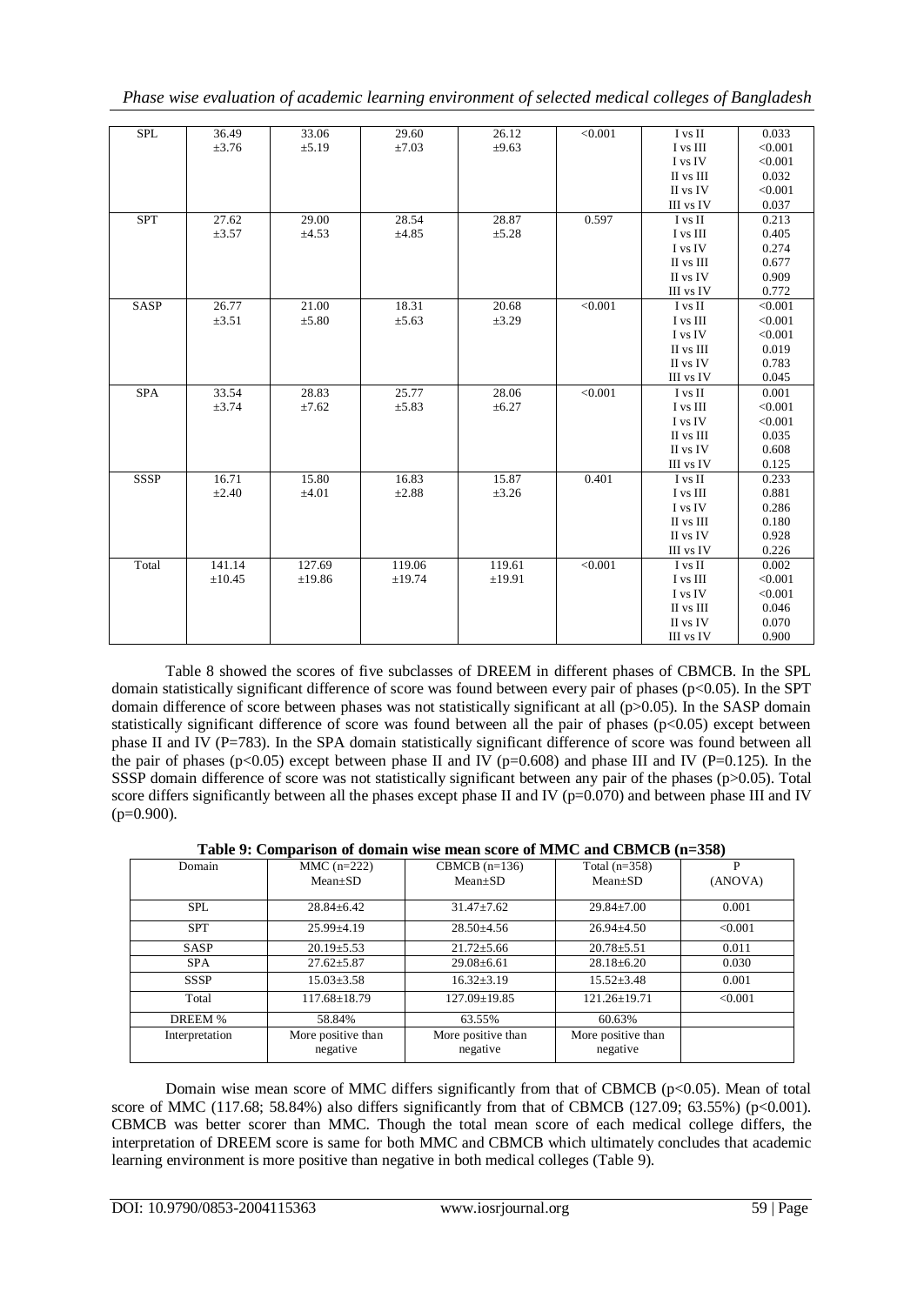| (11–JJ0)    |                    |                    |                    |         |  |  |  |  |
|-------------|--------------------|--------------------|--------------------|---------|--|--|--|--|
| Domain      | Male               | Female             | Total              | P value |  |  |  |  |
|             | $mean+SD$          | $mean \pm SD$      | $mean \pm SD$      | (ANOVA) |  |  |  |  |
| <b>SPL</b>  | $28.10\pm 6.84$    | $30.99 \pm 6.89$   | $29.84 \pm 7.00$   | < 0.001 |  |  |  |  |
| <b>SPT</b>  | $25.58 \pm 4.59$   | $27.84 + 4.22$     | $26.94 + 4.50$     | < 0.001 |  |  |  |  |
| <b>SASP</b> | $19.82 \pm 5.53$   | $21.41 + 5.54$     | $20.78 \pm 5.51$   | 0.007   |  |  |  |  |
| <b>SPA</b>  | $28.02 \pm 5.96$   | $28.28 \pm 6.36$   | $28.18 \pm 6.20$   | 0.702   |  |  |  |  |
| <b>SSSP</b> | $15.37 \pm 3.44$   | $15.62 \pm 3.52$   | $15.52 \pm 3.49$   | 0.520   |  |  |  |  |
| Total       | $116.89 \pm 20.08$ | $124.13 \pm 18.96$ | $121.26 \pm 19.71$ | 0.001   |  |  |  |  |

| Table 10: Comparison of domain wise mean score by sex of the students of both MMC and CBMCB |
|---------------------------------------------------------------------------------------------|
| $(n=358)$                                                                                   |

 The data analysis showed that DREEM score was significantly higher in females in SPL, SPT and SASP domains (p<0.05). The total DREEM scores were also higher for females which indicated that there were statistically significant differences between perceptions of the male and female students (p=0.001) (Table 10).

| Table 11: Distribution of students of both MMC and CBMCB by overall scoring category (n=358) |  |  |
|----------------------------------------------------------------------------------------------|--|--|
|                                                                                              |  |  |

| Scoring category**          |                    | Phases              |                   | p value*            |                             |       |
|-----------------------------|--------------------|---------------------|-------------------|---------------------|-----------------------------|-------|
|                             | Phase I<br>$n$ (%) | Phase II<br>$n$ (%) | Phase III<br>n(%) | Phase IV<br>$n$ (%) | Total<br>$n\left(\%\right)$ |       |
|                             |                    |                     |                   |                     |                             |       |
| Plenty of problems          | 5(5.43)            | 9(9.68)             | 18 (20.45)        | 16(18.82)           | 48 (13.41)                  |       |
| $(51-100)$                  |                    |                     |                   |                     |                             |       |
| More positive than negative | 77 (83.70)         | 79 (84.95)          | 67(76.14)         | 64 (75.30)          | 287 (80.17)                 |       |
| $(101-150)$                 |                    |                     |                   |                     |                             | 0.016 |
| Excellent                   | 10(10.87)          | 5(5.37)             | 3(3.41)           | 5(5.88)             | 23(6.42)                    |       |
| $(151-200)$                 |                    |                     |                   |                     |                             |       |
| Total                       | 92 (100.00)        | 93 (100.00)         | 88 (100.00)       | 85 (100.00)         | 358 (100.00)                |       |

 $\gamma$ 2 = 15.556; df=6; \*\* No student scored "very poor (0-50)"

Data analysis showed that there are significant differences among students of different phases regarding scoring category (p<0.05). No student made the extreme negative score of "very poor (0-50)". Scoring of "plenty of problems (51-100)" was more in higher phases than lower phases. "More positive than negative (101-150)" scoring was done by more than three fourth of the students of every phase. "Excellent (151-200)" score was exceptionally higher in phase I than other three phases (Table 11).

## **IV. Discussion**

This cross sectional descriptive type of observational study was conducted among 358 medical students of different phases of Mymensingh Medical College and Community Based Medical College Bangladesh to assess the academic learning environment of these two institutions using the Dundee Ready Education Environment Measure (DREEM) questionnaire. The students provided self-response scores on various domain of academic learning environment.

The Dundee Ready Education Environment Measure (DREEM) instrument has been developed and validated for use regardless of culture and country [28]. It has been used in many settings and for several purposes, i. e. to find out how students perceive the ideal educational environment, to look at expectations of climate, to compare academic achievers and under-achievers, to compare educational environment across schools and programs, to compare educational environment at different sites within a school, to identify problem areas in an education program, to get a baseline before curriculum reform, to determine students' reactions to ongoing curricular reform and as a tool for improvement [26].

## **Socio-demographic characteristics of the students:**

A total of 358 students were included in the study. Among them 222 (62.01%) were from Mymensingh Medical College and 136 (37.99%) were from Community Based Medical College Bangladesh. Among 222 students of Mymensingh Medical College, 57 (25.68%) were from phase I, 58 (26.13%) from phase II, 53 (23.87%) from phase III and 54 (24.32%) were from phase IV. On the other hand among 136 students of Community Based Medical College Bangladesh, each 35 (25.74%) were from phase I, II and III and 31 (22.78%) were from phase IV. In an Iranian study 35.5% students were in first year, 23.5% in second year, 24.5% in third year and 16.5% in fourth year [18].

Among 358 students 142 (39.66%) were male and 216 (60.34%) were female. Among the students of Mymensingh Medical College 105 (47.29%) were male and the remaining 117 (52.71%) were female. Among the students of Community Based Medical College, Bangladesh 37 (27.21%) were male and 99 (72.79%) were female. In the Iranian study there was almost similar proportion of male-female students; 42% were male and 58% were female [18]. Another study also found same proportion of male-female student; 41.1% male and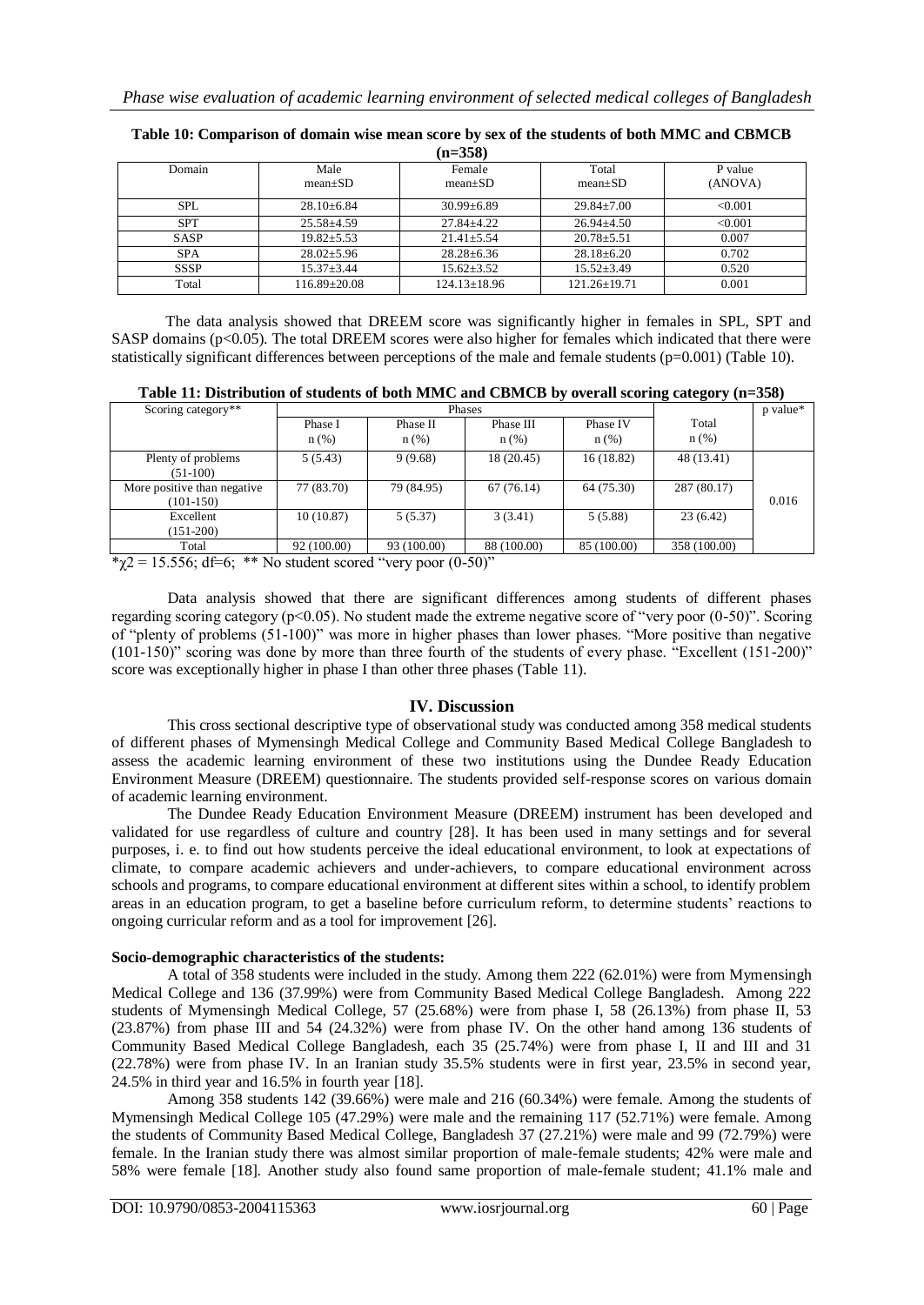59.8% female [26]. An Indian study found 60.7% male and 39.3% female [29] which is dissimilar with the findings of this study.

The most (298, 83.24%) of the students were Bangladeshi, while 40 (11.17%) were from India, 15 (4.19%) from Nepal and 5 (1.40%) were from Malaysia. Among the 222 students of MMC 189 (85.14%) were Bangladeshi, 18 (8.11%) from India, 10 (4.50%) were from Nepal and 5 (2.25%) were from Malaysia. On the other hand among the 136 students of CBMCB 109 (80.15%) were Bangladeshi, 22 (16.18%) were from India and 5 (3.67%) were from Nepal. There were no student from Malaysia in CBMCB. An Indian study also found more native students where 65.8% were from Delhi and the rest were from states outside Delhi but within India [29].

Among all the medical students 225 (62.85%) were from urban area, one fourth (92, 25.70%) were from rural area and 41 (11.45%) were from sub-urban area. Students from rural (67, 30.18%) and sub-urban (25, 11.26%) areas were more in MMC, while students from urban areas were more in CBMCB (95, 69.86%). These findings may be due to the reason that more urban students of affluent society study in the private medical college like CBMCB than the rural and sub-urban students.

The study results revealed that maximum students (293, 81.84%) reside in hostel- 199 (89.64%) of MMC and 94 (69.12%) of CBMCB. A significant number of students (59, 16.48%) lives in their own home -17 (7.66%) of MMC and 42 (30.88%) of CBMCB. Another 5 (1.40%) students live in mess and 1 (0.28%) student lives in relative's house. In a medical college of Delhi, India, 67.5% students were staying in hostel [29] which was less than both MMC and CBMCB.

## **Comparing the DREEM scores of this study with other studies abroad:**

No study in Bangladesh using DREEM instrument was found online. Probably this the first ever study with properly designed methodology in Bangladesh regarding evaluation of academic learning environment of medical colleges. The overall mean scores of MMC and CBMCB in this study were (117.68; 58.84%) and (127.09; 63.55%) respectively, both of which is better than the findings (113.5; 56.75%) of an Iranian study in seven medical science courses [18]. However, the scores were in the same range (score 101-150) and based on the DREEM interpreting guideline are considered to be more positive than negative.

A nursing school [3] of China and medical schools of Sri Lanka, Nepal, Nigeria, Saudi Arabia, the UK (Birmingham), Chile, Kuwait, Sweden, Jamaica, Trinidad, Dental School of Malaysia, International Medical University of Malaysia [30] and University of British Colombia Medical School8 got the overal DREEM score of identical range i. e. 101-150 (more positive than negative). An Indian [31] and an Australian [32] study also had the same range of score. The International University of Management (Bachelor of Nursing) [33], Indonesian nursing students [34] and several other similar studies [35-42] also found same range of score 101- 150 (more positive than negative).

There are several studies that found higher overall mean DREEM scores than that of this study. A Malaysian private nursing college [43] and a nursing school in China [44] reported high mean DREEM scores of 134.42 and 131.26 respectively. A series of UK learning environment studies recorded a high mean DREEM scores of 142.91 [45]. High mean DREEM scores were also found in a study in UK at different teaching hospital centers (139.20) [46] and in seven major medical sciences courses at Monash University in Australia (137.30) [32]. This study results revealed that MMC and CBMCB have achieved "a more positive than negative" status which is just a level below the highest category of achievable scores. Though the status is same, CBMCB attained more scores in all the domains of DREEM instrument. The reasons for attaining more score of CBMCB may be firstly less number of students and sufficient number of teachers than MMC. Secondly logistics support in government medical college like MMC is often delayed or difficult to manage, whereas in CBMCB it is comparatively easier to manage.

Students of novel curricula have an inclination to exhibit more satisfaction with their educational environments in comparison to the students of traditional curricula. Higher DREEM scores tend to indicate more student-centered curricula, while those offering conventional curricula commonly score less than 120 out of 200 [15, 23, 36].

The data analysis of this study showed that DREEM score was significantly higher in females in SPL, SPT and SASP domains ( $p<0.05$ ). The total DREEM scores were also higher for females which indicated that there were statistically significant differences between perceptions of the male and female students (p=0.001) which is similar to the results from studies conducted in Australia [32], Sweden [47], Nigeria [48] and Dundee Medical School, where female students' perceptions were more positive [36]. Conversely, results of this study are statistically significantly different to those of studies carried out in the Middle East [25, 49], Trinidad [42], Sri Lanka [41] and in India [31] which reported no significant sex differences between female and male [50]. This suggests that the female students perceived factors such as curriculum, structure, focus, and goals more positively than their male counterparts and that the female students appeared to be happier than the males. On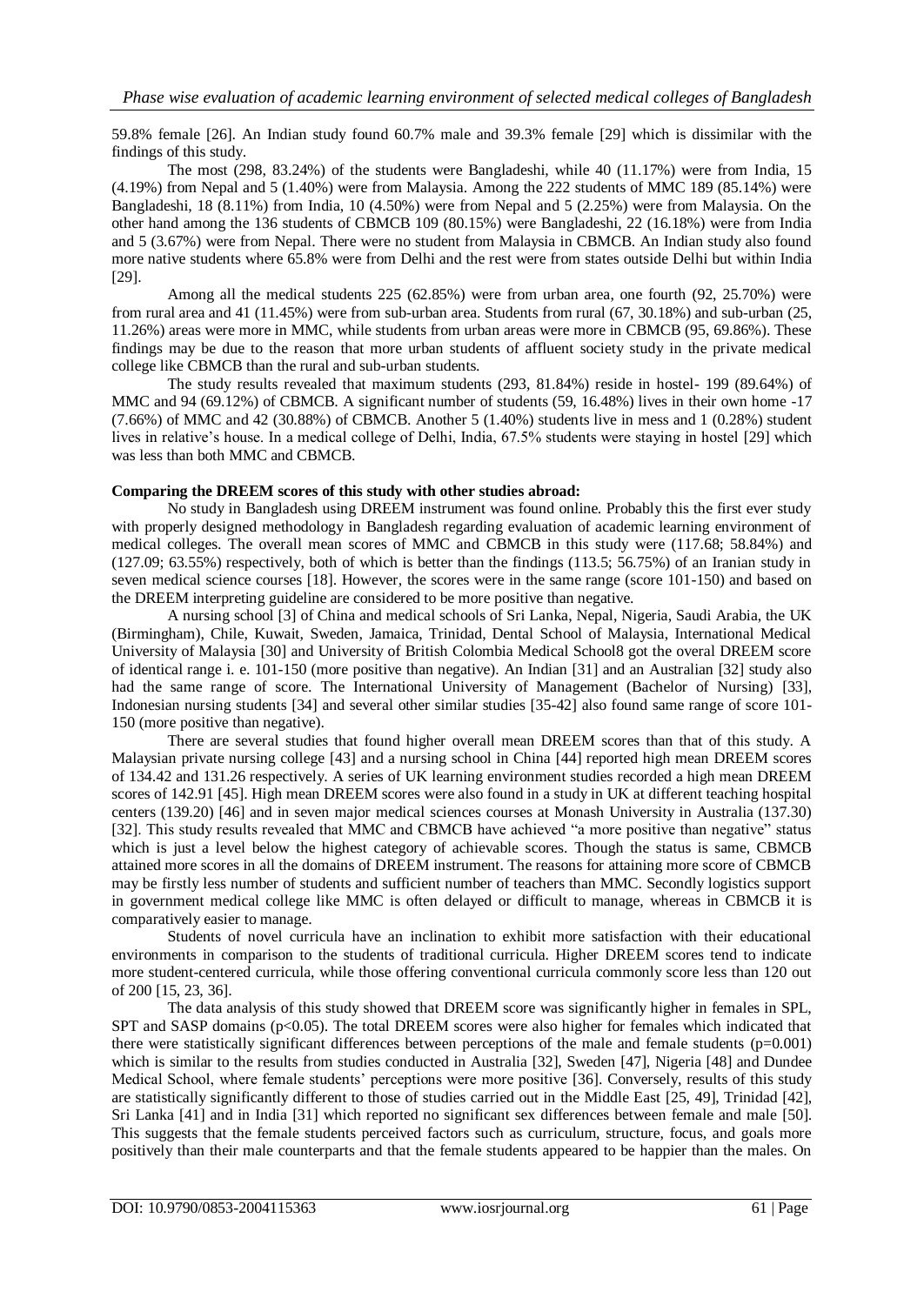the one hand, there is long standing evidence that males and females typically exhibit different learning styles [51] which could partly explain differences in the way they learn and the environments they perceived.

The results of the study showed that there are significant differences among students of different phases regarding scoring category (p<0.05). No student made the extreme negative score of "very poor (0-50)". Scoring of "plenty of problems (51-100)" was more in higher phases than lower phases. "More positive than negative (101-150)" scoring was done by more than three fourth of the students of every phase. "Excellent (151-200)" score was exceptionally higher in phase I than other three phases. Perceptions of learning, the teacher and atmosphere varied according to the phase or year-level of enrollment. In this study, students in phase I of both MMC and CBMCB had the highest score, with a mean of  $123.68\pm19.03$  and  $141.14\pm10.45$  respectively. An Iranian study also found highest score in first year students with a mean of 119.73±56.86 and less scores of 111.19 to 117.58 in second, third and fourth year [18]. These findings are also in line with those in a Malaysian study [33] which noted a trend for reduced scores in the senior years. It was suggested that this trend could be due to the fact that students genuinely believed that the learning environment was deteriorating and thus were mentally tired of being a student and looking forward to leaving student life. Some researchers opined that the students' perceptions in first year could have been high initially and dissatisfaction may have crept in day by day [32, 37]. Further investigation of each course (subject) separately and perhaps individual item, is required to help clarify these differences.

#### **V. Conclusion**

Improved quality of educational environment is necessary to prepare doctors to fulfill the expectation of the society, to cope with the exponential growth of medical and scientific knowledge, to impress physicians' capability for lifelong learning, to ensure mastery in information technology and to adjust medical education to changing conditions in the health care delivery system. This study evaluated the academic learning environment of a government and a private medical college of Mymensingh district. The study results revealed that overall mean DREEM score of Community Based Medical College Bangladesh was better than that of Mymensingh Medical College. Though Community Based Medical College was a better DREEM scorer, both of the medical colleges had achieved "a more positive than negative" status which is just a level below the highest category of achievable scores. Item wise DREEM scores helped identifying the areas of limitation of both medical colleges. The study results can serve as a baseline for a quality assessment of students' perception for academic learning environment of the institutions. The results of the study can also help the policy makers and authorities to improve academic learning environment by taking necessary actions for enhancing the students' ability of learning, motivation, academic progress and sense of well-being.

#### **References**

- [1]. Salsali, M. Evaluating teaching effectiveness in nursing education: An Iranian perspective. BMC Medical Education 2005; 5:29.
- [2]. Atapattu, N. S. B. M., Kumari, K. K. E. I. U., Pushpakumara, K. K. A., Mudalige, S. K. K. Adoption of Dundee DREEM questionnaire to assess the educational environment of an agricultural degree programme. Tropical Agricultural Research & Extension 2015; 18 (1): 22-30.
- [3]. McAleer, S., Roff, S. What is educational climate? Med Teach 2001; 23: 333-334.
- Kennedy, C., Lilley, P., Kiss, L., Littvay, L., Harden, R. M. Curriculum trends in medical education in Europe in the 21st century. Association for medical education in Europe Conference 2013; Available from: http://www.medine2.com/public/ docs/outputs /wp5/DV5.18.1\_ Curriculum\_trends\_final\_report. Accessed on 28.05.2019.
- [5]. Dent, J., Harden, R. M., Hunt, D. A practical guide for medical teachers. Elsevier Health Sciences 2009: 64-83.
- [6]. Newbie, D., Cannon, R. A., Kapelis, Z. A. A handbook for medical teachers. Kluwer Academic 2001.
- [7]. Arzuman, H., Yusoff, M. S., Chit, S. P. Big Sib students' perceptions of the educational environment at the School of Medical Sciences, Universiti Sains Malaysia, using Dundee Ready Educational Environment Measure (DREEM) inventory. Malays J Med Sci 2010; 17(3):40–47.
- [8]. Veerapen, K., McAleer, S. Students' perception of the learning environment in a distributed medical programme. Med Educ Online 2010; 15:5168.
- [9]. Al-Ayed, I. H., Sheik, S. A. Assessment of the educational environment at the College of Medicine of King Saud University, Riyadh. East Mediterr Health J 2008; 14(4):953–959.
- [10]. Lizzio, A., Wilson, K., Simons, R. University students' perceptions of the learning environment and academic outcomes: implications for theory and practice. Journal Studies in Higher Education 2002; 27:27-52.
- [11]. Demirören, M., Palaoglu, Ö., Kemahli, S., Özyurda, F., Ayhan, I. H. Perceptions of students in different phases of medical education of educational environment: Ankara University Faculty of Medicine. Med Educ Online 2008; 13:8.<br>Edutech Wiki [webpage on the Internet]. Learning environment 2014.
- [12]. Edutech Wiki [webpage on the Internet]. Learning environment 2014. Available from: http://edutechwiki.unige.ch/en/Learning\_environment. Accessed on September 11, 2019.
- [13]. A WFME position paper. International standards in medical education: assessment and accreditation of medical schools' educational programmes. The Executive Council, The World Federation for Medical Education. Med Educ 1998; 32(5):549–558.
- [14]. Genn, J. M. AMEE Medical Education Guide No. 23 (part 1): Curriculum, environment, climate, quality and change in medical education- a unifying perspective. Med Teach 2001; 23: 337-344.
- [15]. Roff, S., McAleer, S. What is educational climate? Med Teach 2001; 23(4):333–334.
- [16]. Genn, J. M. AMEE Medical Education Guide No. 23 (Part 2): Curriculum, environment, climate, quality and change in medical education- a unifying perspective. Med Teach 2001; 23(5):445–454.
- [17]. Harden, R. M. The learning environment and the curriculum. Med Teach 2001; 23(4):335–336.